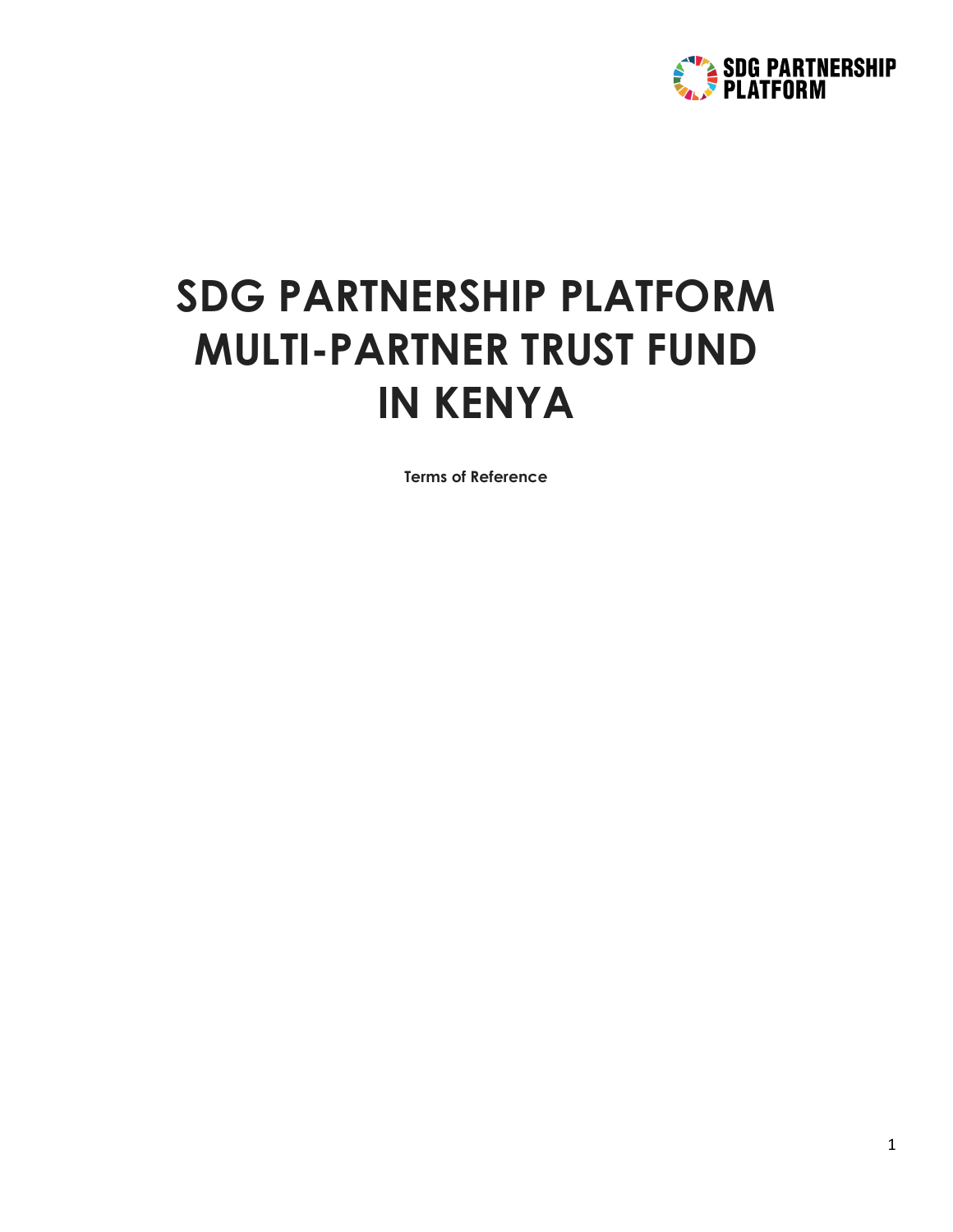

# **Content**

| 3.  |  |
|-----|--|
|     |  |
|     |  |
|     |  |
|     |  |
|     |  |
|     |  |
|     |  |
|     |  |
|     |  |
| 10. |  |
| 11. |  |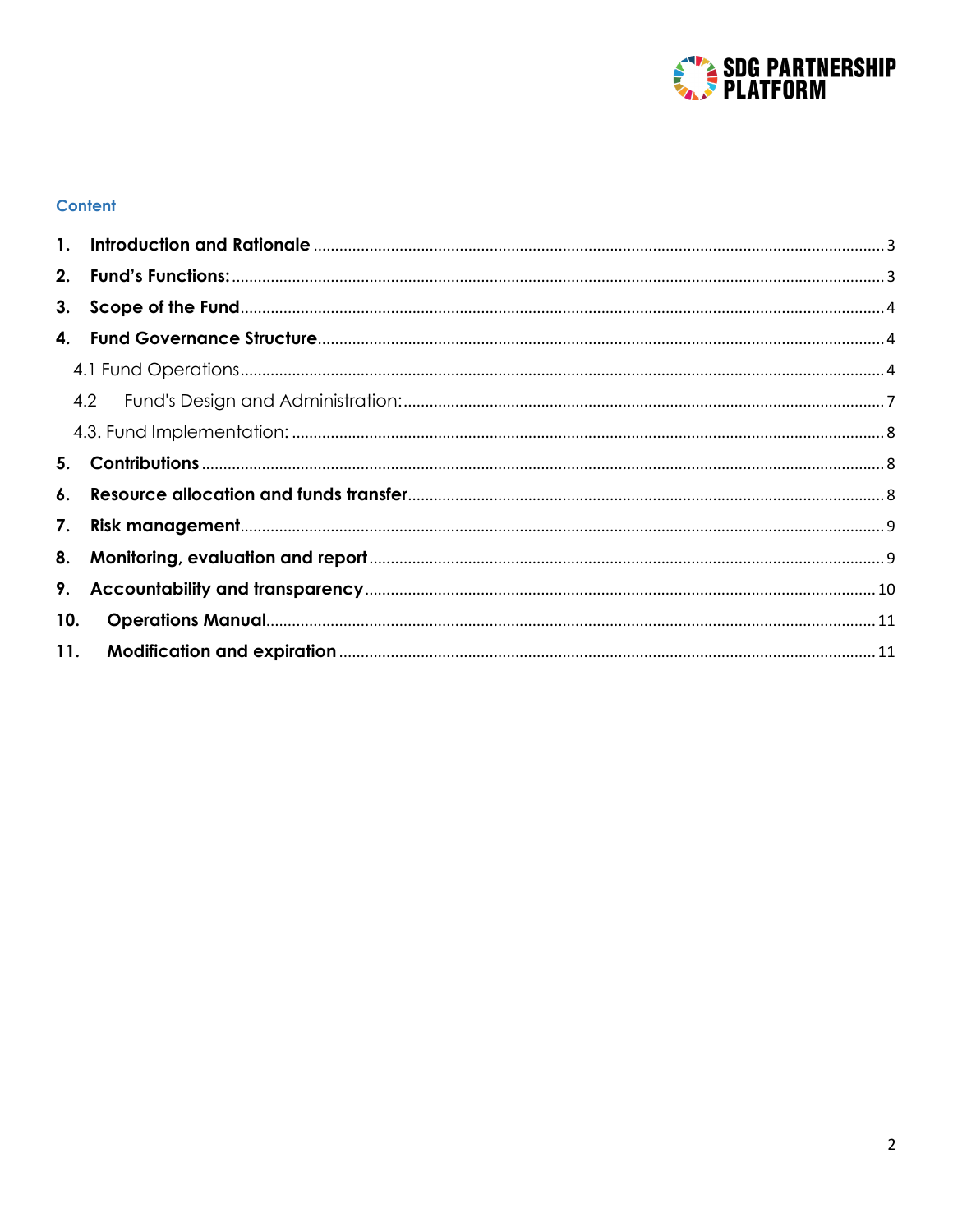

# <span id="page-2-0"></span>**1. Introduction and Rationale**

Achieving the Sustainable Development Goals (SDGs) will be as much about the development of effective cooperation and collaboration as it will be about the scale and form such co-operation takes. There is a lot of talk about partnership, but not enough practical, on-the-ground support, to make partnerships thrive, especially not at scale.

Whilst Kenya has made substantial progress towards attaining the Millennium Development Goals, this progress has been uneven across specific goals and within the country. SDG progress must focus more on inclusive socio-economic equity of benefits to make sure that Kenya leaves no-one-behind.

The SDG agenda is marked by solidarity, participation and universality, with a fundamental shift expected in the development finance architecture. Improving the effectiveness, quality and impact of development cooperation in this context will require inclusive and broad-based partnerships, innovative approaches and the application of lessons at country level.

The Government of Kenya with support of the UN established therefore in 2017 the SDG Partnership Platform in collaboration, development partners, private sector, philanthropy, academia and civil society including faithbased stakeholders.

The Platform has become a United Nations Development Assistance Framework (UNDAF) 2018-2022 Flagship initiative taking leadership on overarching facilitation, coordination and demonstration of how Public Private Partnerships and Collaborations can effectively translate the SDGs into action on the ground and thereby guide and accelerate impact, maximize investments and optimize resource utilization.

The Platform focusses on four key strategies:

- Joint advocacy and policy dialogue to create an ecosystem that helps partnerships thrive.
- Scale SDG Partnerships and Innovations that align with the SDG themes reflected in the Kenya UNDAF Strategic Result Areas and drive shared value creation.
- Advance SDG Financing through optimizing blended financing instruments and redirection of capital flows towards SDG implementation.
- Facilitate research and learning to inform SDG Partnership best policy and practices.

The Platform brings together leadership from Government, development partners, private sector, philanthropy, civil society, and academia to create diverse SDG accelerator windows to catalyze and unlock carefully selected private sector and philanthropic investments, partnerships and innovations for driving SDG impacts.

Primary Healthcare (PHC) - contributing to SDG 3 – has been the first Platform window aiming to contribute to the Universal Health Coverage (UHC) pillar under Kenya's "Big Four" agenda. Subsequently, the Platform has opened a new SDG accelerator window in 2019 for Kenya's "Big Four" agenda for Food & Nutrition Security. The Affordable Housing, and Manufacturing & Skills Training windows are envisioned to formally open up in 2020.

To support the work of the Platform, the SDG Partnership Platform Multi-Partner Trust Fund (SDG PP MPTF) has been established as the main funding instrument for mobilizing donor resources. The Fund will bring together contributions from traditional and non-traditional donors, private sector, foundations and other sources to support the Platform, complementing other potential funding sources, including UN agency-based funding mechanisms.

## <span id="page-2-1"></span>**2. Fund's Functions:**

The Multi-Partner Trust Fund supporting the SDG Partnership Platform will:

• Enable a collective response from all involved stakeholders through shared financing and collective support in the SDG Partnership Platform.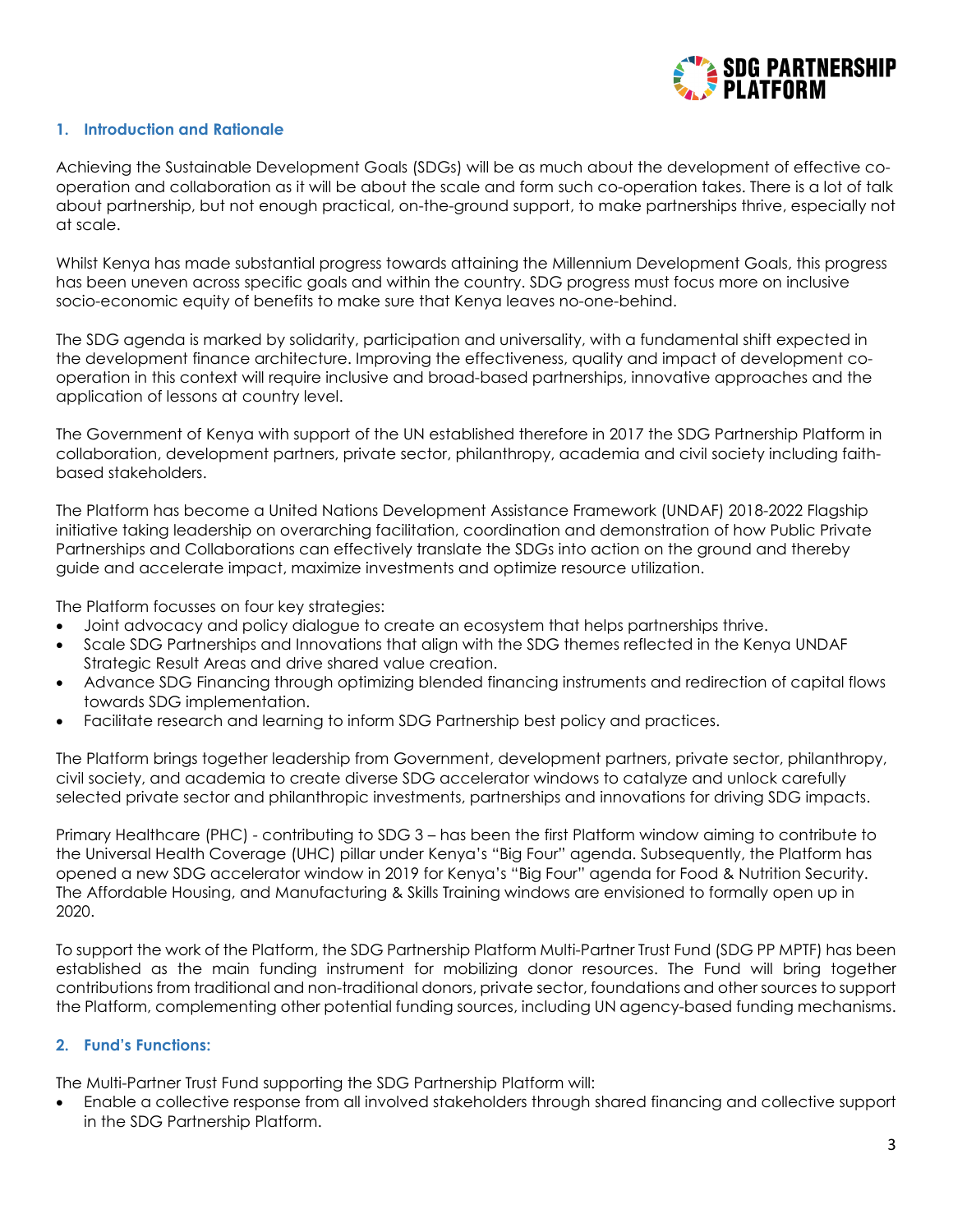

- Be a powerful instrument to leverage the potential benefits of the platform.
- Increase accountability by enabling transparent resource allocation
- Broaden the financial base with private sector, traditional and non-traditional donors
- Manage potential risks to contributors through robust fiduciary management systems and web-based monitoring on financial flows
- Reduce transaction costs by generating economies of scale

# <span id="page-3-0"></span>**3. Scope of the Fund**

The SDGPP overall goal aims at contributing to the Government of Kenya's efforts to attain the *SDG target 17.17: Effective public, public-private and civil society partnerships, building on the experience and resourcing strategies of partnerships encouraged and promoted in Kenya*.

In pursue of this goal, the SDGPP strategies are geared towards delivering the following outcomes:

- Kenya has an enabling regulatory and policy environment that helps 21st Century SDG partnerships to thrive.
- SDG Partnerships and Innovations that align with the SDG themes reflected in the Kenya UNDAF Strategic Result Areas and drive shared value creation are scaled.
- SDG Financing is advanced through optimizing blended financing instruments and redirection of capital flows towards SDG implementation.
- Research and learning is informing SDG Partnership best policy and practices.

The SDGPP will pursue this goal and respective outcomes through the establishment of SDGPP Thematic Windows which are being co-created in alignment with Government Development priorities as framed under its Big Four agenda. Moreover, the SDGPP will support the co-creation of an SDG Accelerator Lab as its engine for Innovation.

Each Window and the SDG Accelerator Lab will co-create its own respective multi-year strategic plan including workplans, budgets and deliverables based on a clear theory of change on how the Window will contribute to the overall goal and outcomes.

Each strategy will include a three-phased approach under which a common fact-base will be established for Platform members to jointly identify, design, and plan initiatives which subsequently will be implemented and monitored and evaluated to enhance learning.

The Fund will support the implementation of the SDGPP in two ways.

- 1) Support to the staffing and operations of the SDGPP Secretariat housed at the UN Resident Coordinator's Office in Kenya.
- 2) Support to the establishment and operationalization of the SDGPP Windows and SDG Accelerator Lab throughout their three phases.

## <span id="page-3-1"></span>**4. Fund Governance Structure**

The governance arrangements of the MPTF will be aligned with and embedded in the SDG Partnership Platform architecture.

The Fund's governance involves three levels: operations ((UNDAF Steering Committee, Thematic Windows Steering Committees, Fund Board and Secretariat), design and administration (MPTFO) and implementation (implementing entities – UN Agencies).

## <span id="page-3-2"></span>4.1 Fund Operations

During the establishment phase and with the finalization of the fully-fledged programme document, the governance structure of the Platform with clear rules and procedures will be developed.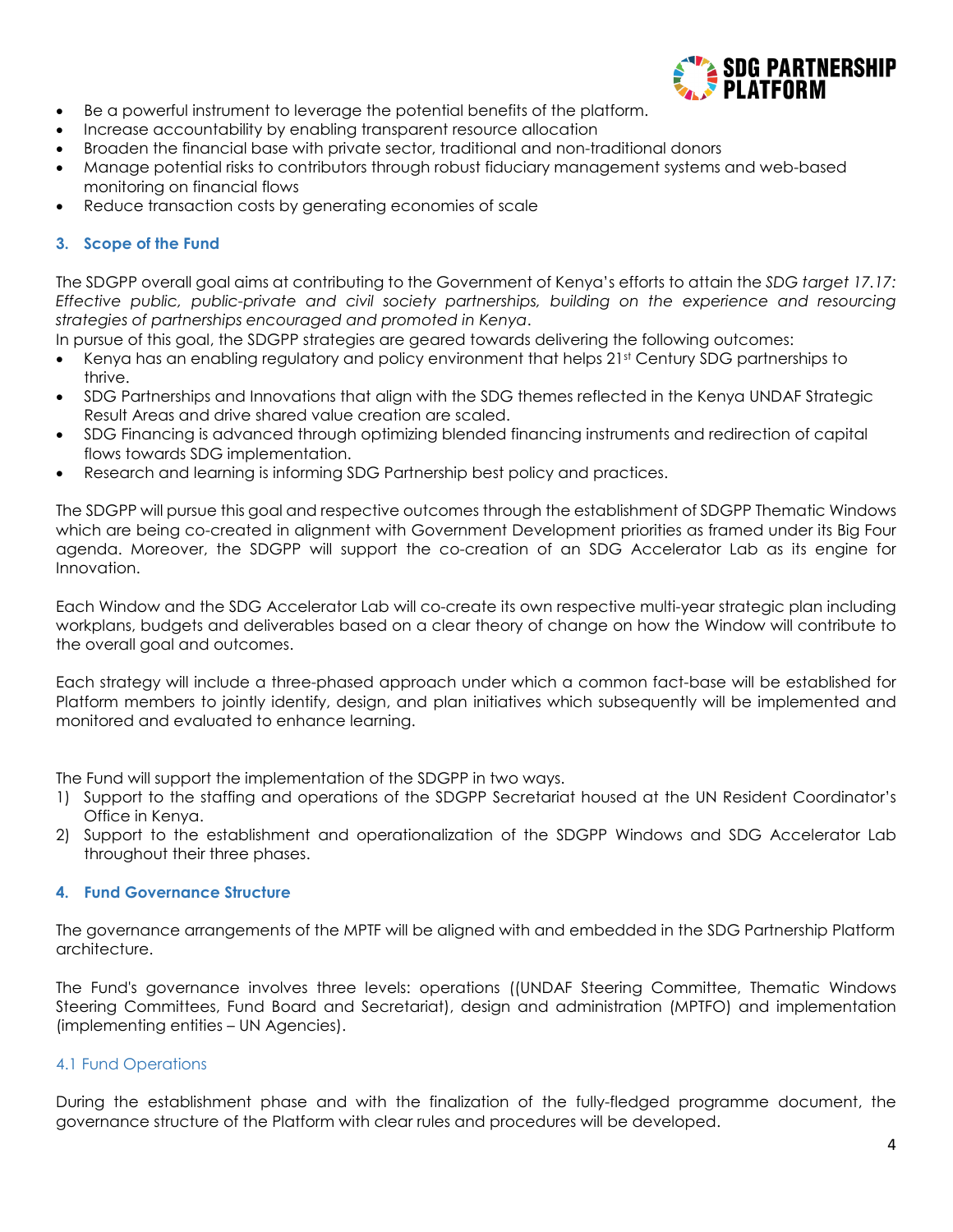

The aim however is that it comprises the following bodies and formations (which may exist and operate virtually or in-person):

- The UNDAF National Steering Committee as the overarching governing body.
- The Platform Thematic Windows Steering Committees as the primary governing bodies of each of the Thematic Windows respectively.
- Working Groups and Sub-Committees (if deemed necessary), established by the Thematic Windows Steering Committees with delegated authority over certain matters as detailed below.
- The Platform Secretariat, responsible for management and coordination of activities of the Platform.

#### *UNDAF National Steering Committee*

The UNDAF National Steering Committee is the overarching governance body that will take charge of the strategic guidance and general supervision of the Platform.

*Responsibilities:* 

- Approve the Platform's strategic guidelines, the global results framework and the Platform's risk management strategy;
- Supervise the progress of the Platform's results framework based on report updating (program-related and financial), prepared by the Secretariat and review the risk monitoring matrix regularly updated by the Secretariat;
- Review and approve the Platform annual and final reports consolidated by the Secretariat based on progress reports submitted by implementing entities;
- Request through the Secretariat, two separate evaluations (mid-term and final) of the Platform.
- Approve and update the Platform Programme, including extensions of the duration as required;
- Approve any future requests for amendments to the structures and mandates of the Platform's components and sub-groups as applicable.

#### *The Platform Thematic Windows' Steering Committees*

Each Thematic Window will have a separate Thematic Steering Committee (TSC), as the relevant governance body that will oversee and drive the functions of that thematic window including identification and approval of projects. For each Thematic Window, the TSC will be chaired by the Government and co-chaired by the UN Resident Coordinator or their assigned alternates.

The Thematic Steering Committees comprises three (3) co-chairs.

- The Cabinet Secretary as mandated by the UNDAF Steering Committee (co-chair)
- Chairman of relevant Council of Governors Thematic Committee (co-chair)
- The UN Resident Coordinator (co-chair)
- Representative of KEPSA
- Representatives from Window financiers / investors (eg Development Partners, Private Sector, Philanthropy, Academia and Civil Society).

#### *Responsibilities:*

The Thematic Steering Committee will meet quarterly; however, it may also convene additional extraordinary meetings if deemed necessary. It shall be responsible for the following tasks:

- Approve the Thematic Window's strategic guidelines and results framework, work plans and budgets;
- Approve the Thematic Window 's risk management strategy;
- Identify and approve projects;
- Oversee progress of the Thematic Window's results framework based on report updating (program-related and financial), prepared by the Secretariat;
- Review the risk monitoring matrix regularly updated by the Secretariat;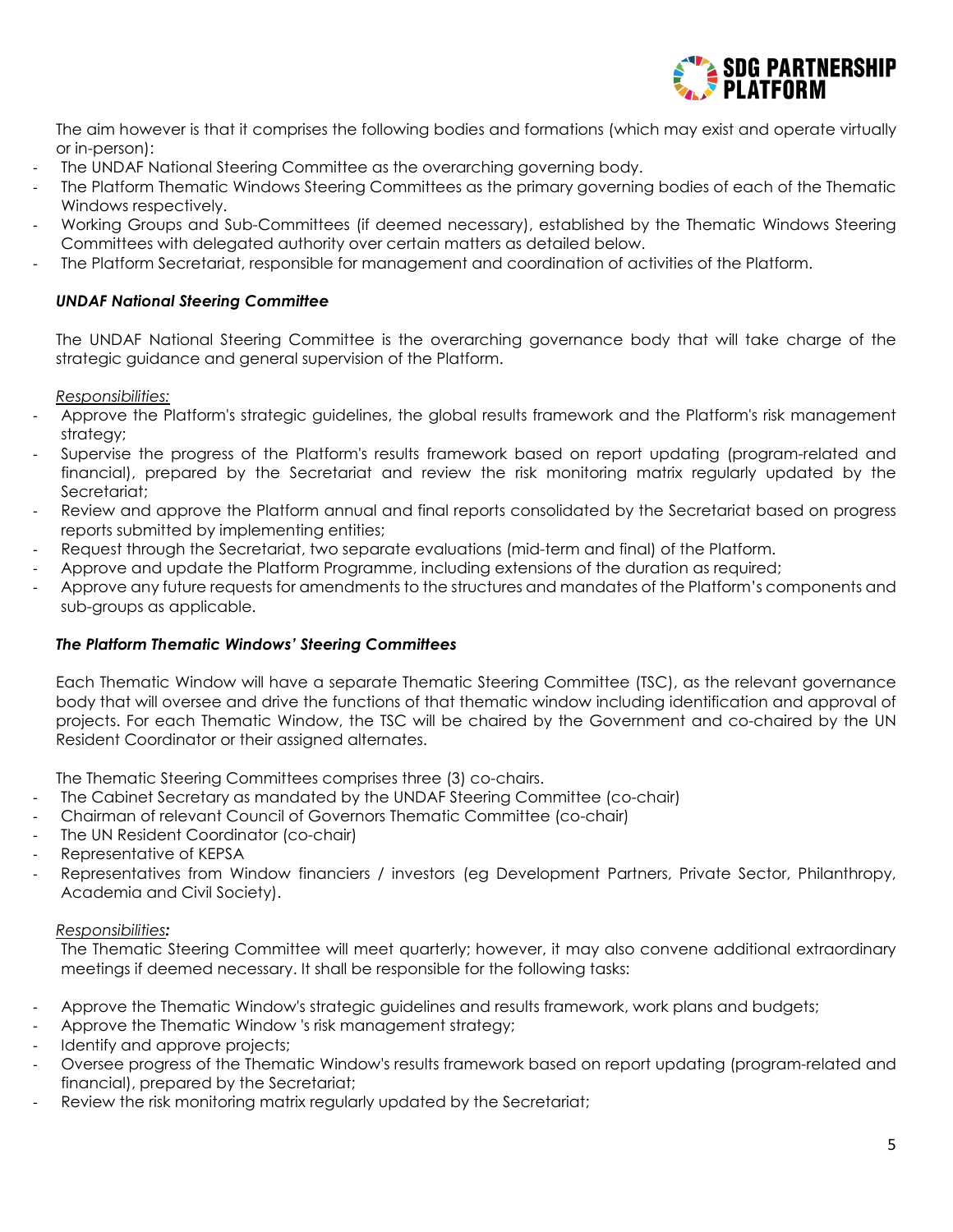

- Review and approve progress reports on the Thematic Window consolidated by the Secretariat based on progress reports submitted by implementing entities;
- Offer strategic guidance in advocacy, resource mobilization, and partnership expansion.

The Thematic Steering Committee Co-Chairs as the "Executive Group", will take executive decisions such as formal approval of projects. Decisions will be made based on consensus and after consultation of the wider Steering Committee membership. In case the Co-Chairs will take a decision which contradicts the advice of the overall Steering Committee, the Co-Chairs will through the Secretariat inform all SteerCo members of such.

# *Working Committees and Sub-Committees*

The TSC may constitute Working Groups or Sub-Committees as required to facilitate or conduct specific technical assignments related to the diagnostics, design, planning and implementation of the Platform initiatives in line with the SDG Platform goal, objectives and related work-plans. The TSC may appoint members from within its ranks to sit on them and/or name and co-opt members external to the TSC to serve. These working groups and/or subcommittees will report to the TSC for final approval for decisions to avoid potential conflicts of interest.

The TSC may elect to appoint up to three independents (but independents should always be in the minority to those committee members who are part of the TSC) onto any of its working committees or sub-committees, to invite external perspectives and expertise. Alternates of suitable seniority may also serve on working committees and sub-committees. For the working committees and sub-committees Terms of References will be developed outlining the scope of their work, deliverables and timelines.

# *The Platform Secretariat*

The Platform Secretariat is responsible for the operational functioning of the Platform and provides technical and administrative support to the Thematic SCs and is responsible for the processes relating to the approval cycle of projects, programme monitoring, evaluation and reporting as well as risk management reporting.

## *Responsibilities:*

- Prepare and present to the Thematic Steering Committees annual workplans and budgets for the Initiative;
- Identify funding gaps and mobilize adequate resources for the various activities of the Initiative;
- Facilitate due diligence screening of all potential Platform partners
- Oversee performance of the workplans and expenditure of the budget;
- Prepare and present to the Steering Committee and Thematic Steering Committees an annual performance report on the Platform's activities that reviews progress of all programs;
- Coordinate and manage the identification, development, approval, delivery, implementation, evaluation, and closeout of all projects under the Platform;
- Commission and supervise project work contracted to consultants, firms and partners
- Ensure appropriate use of the Platform's resources and accountability of grant recipients;
- Provide administrative assistance at Steering Committee and Thematic Steering Committee meetings, send notices, prepare agendas and draft minutes;
- Maintain the Platform's communications including marketing brochures, publications and its website.

The Secretariat structure can be reviewed and adjusted as per needs and budget availability.

The Secretariat functions related to the Fund are:

- Advise the Fund Board on strategic priorities and program-related and financial allocations.
- Provide logistical and operational support to the Fund Board;
- Monitor the status and implementation of the Fund against the results framework;
- Ensure monitoring and control of operational risks;
- Request fund transfers to the Administrative Agent based on the allocation decisions made by the Fund Board;
- Consolidate the narrative annual and final reports submitted by implementing entities and present the consolidated report to the Fund Board for approval;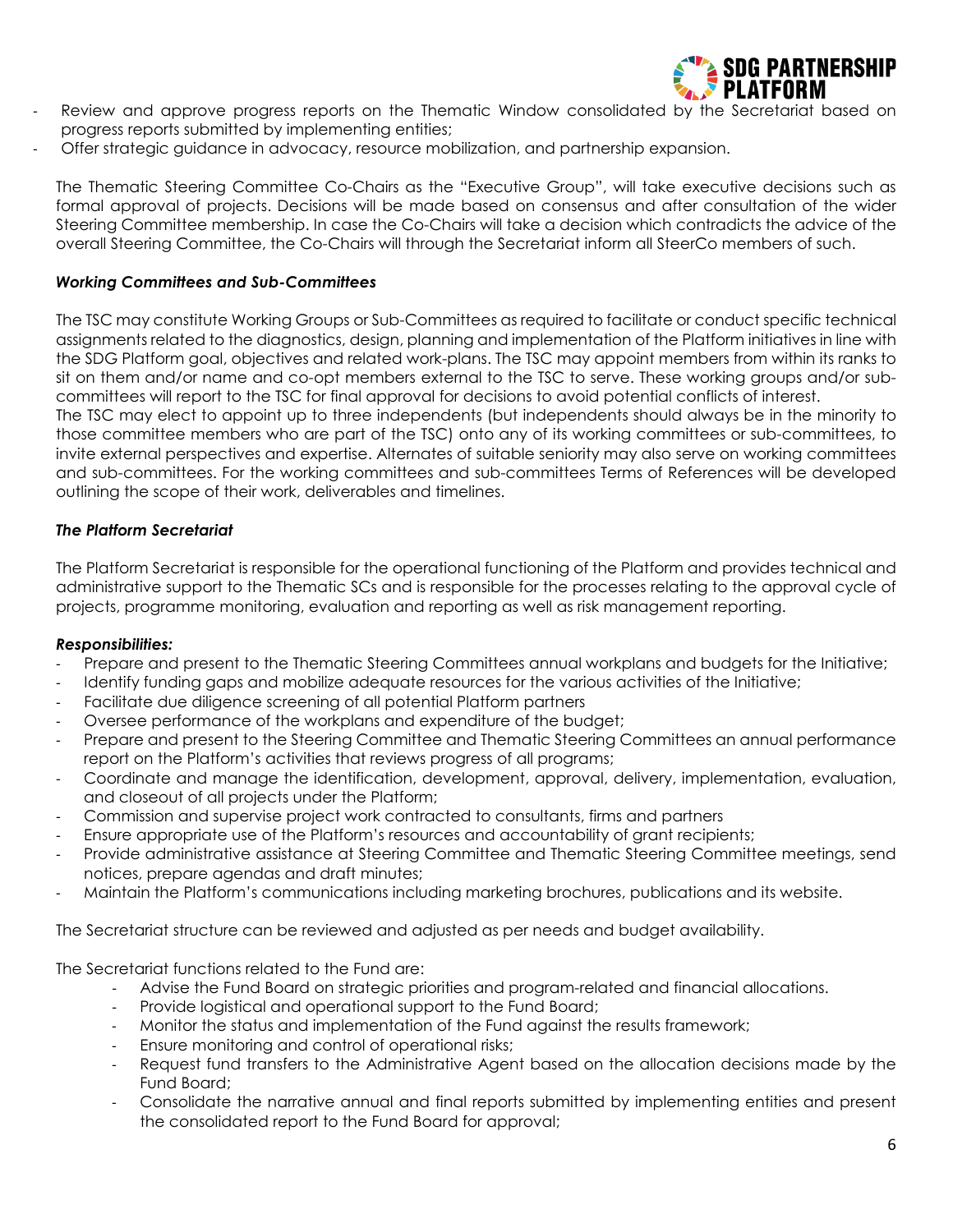

- Analysis and management of Fund's knowledge including knowledge systematization, establishment of good practices and lessons learned and proposals of recommendations;

The costs of the Secretariat will be charged to the Fund as direct costs. The Secretariat's budget will be annually agreed and approved by the Fund Board (it is recommended that such costs do not exceed 3% of the Fund's annual budget). UNDP will conduct contracting procedures related to the Technical Secretariat staff.

# **SDG Partnership Platform Fund Board**

The Fund Board is the main governance body of the Fund. It is chaired by the UN Resident Coordinator and it comprises the following members:

- Resident Coordinator
- Heads of Agencies of Participating UN Organizations in the SDGPP programming

The Fund Board is the decision-making authority responsible for:

- Approving the Fund's strategic guidelines and the global results framework;
- Approving the Fund's risk management strategy;
- Making allocation decisions for the Projects approved by the Thematic Window Steering Committees;
- Supervising the progress of the Fund's results framework based on report updating (program-related and financial), prepared by the Secretariat and the MPTFO;
- Reviewing the Fund's risk monitoring matrix regularly updated by the Secretariat;
- Reviewing and approving annual and final reports consolidated by the Secretariat and the MPTFO based on progress reports submitted by the implementing entities;
- Approving the Fund's direct costs, specifically those related to the Secretariat support operations, evaluations and audits;
- Approving and updating the Fund's Terms of Reference, including the Fund's duration, as required;

The Fund Board makes its decisions by consensus; however, in case of disagreement, decisions are made by a qualified majority of two thirds (2/3). Members of the Fund Board will step out for funding decisions related to proposal submissions from their organisation to avoid any conflict of interest. In case the Fund Board cannot physically meet, the decisions will be taken by virtual vote, through email, and the same norms of consensus will apply. The Secretariat will coordinate the communications with the Fund Board members.

# <span id="page-6-0"></span>4.2 Fund's Design and Administration:

The Fund is administered by the MPTFO under the pass-through management modality. The Fund's administration services, whose costs are 1% of received contributions, include:

- The Fund's setting up: support to the Fund's design (Terms of Reference and Operation Manual), and development of legal instruments; and
- The Fund's administration: receipt, administration and release of funds to implementing entities in accordance with decisions of the Fund Board, and financial report consolidation.
- The MPTFO is responsible for the following functions:
- Provide support to the design of the Fund;
- Sign a Memorandum of Understanding (MOU) with UN implementing entities;
- Sign Standard Administrative Agreements with donors that wish to contribute financially to the Fund;
- Receive and manage funds included those of the Fund's closure;
- Invest and reinvest Fund's resources according to investment policies, practices and procedures. Any profits will be added to the Fund's resources and will not be credited to the contributions of a particular donor;
- Provide updated information to the Fund Board and TSCs, though the Secretariat, regarding the regular resource availability;
- Subject to the availability of resources, transfer funds to implementing entities in accordance with the Fund Board decisions;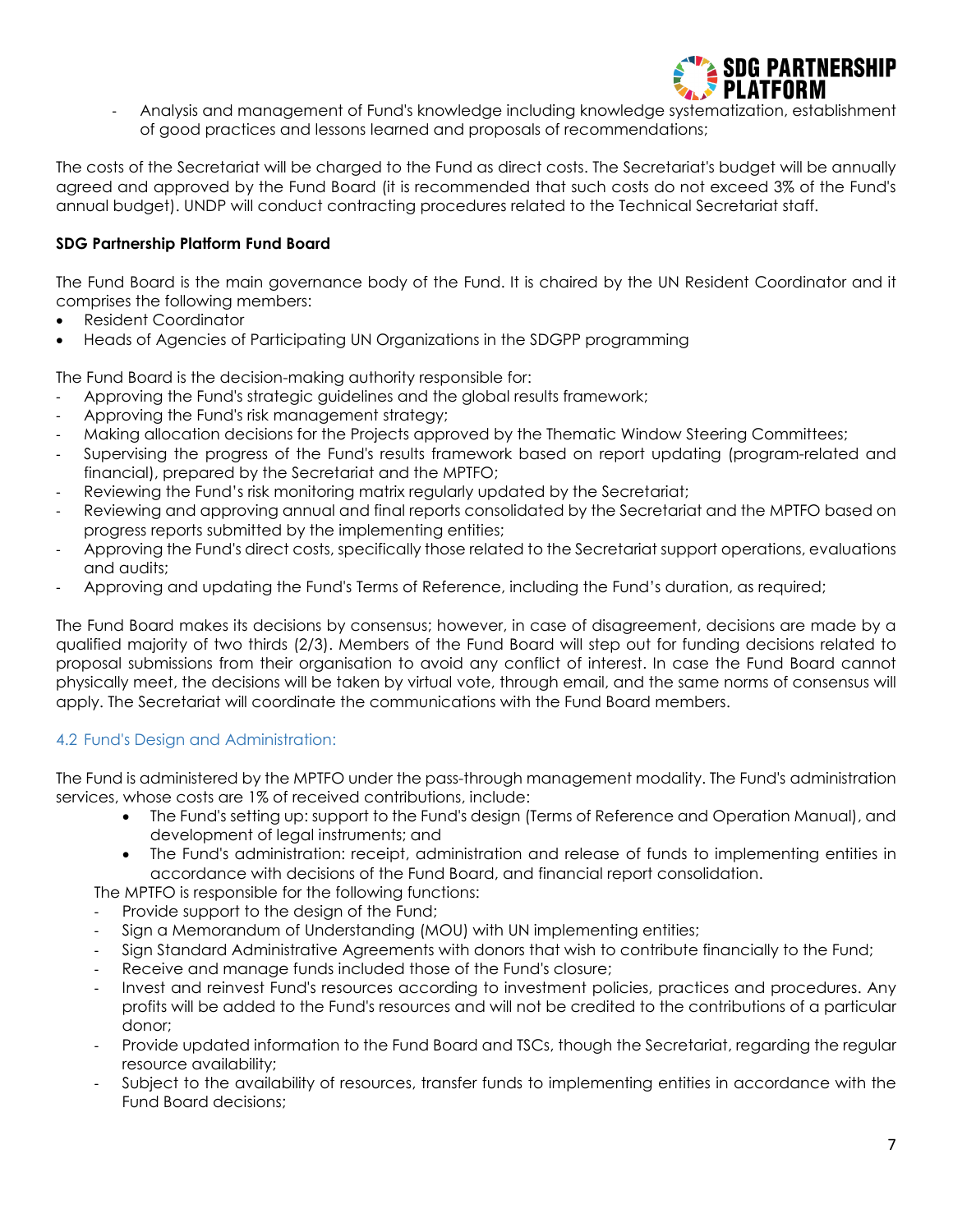

- Consolidate the narrative annual and final financial reports submitted by implementing entities and present the consolidated report to the Fund Board; and to each of the Fund's contributors;
- Provide a Fund's final financial report which includes a notice of the Fund's closure;
- Release funds as direct costs, based on the Fund Board's allocation decisions; The Administrative Agent will annually notify the Fund Board about the amounts used to that end;
- Release funds for additional expenses that the Fund Board decide to allocate;
- Provide tools for fund management to ensure transparency and accountability.

## <span id="page-7-0"></span>4.3. Fund Implementation:

The Fund will be implemented by UN Agencies. Each implementing entity is programmatically and financially responsible for funds received in accordance with its own regulations, rules, policies and procedures, including those related to public procurement, as well as recruitment and evaluation of executing partners, provided that the minimum requirements established by the Fund are complied with, in terms of fiduciary securities and principles.

The UN Agencies will be able to receive resources from the Fund, after signing a Memorandum of Understanding (MOU) with the Administrative Agent. These funds will be managed by the implementing entity according to its own regulations, rules, guidelines and procedures. Agencies will charge as indirect costs, seven percent (7%) of amounts received for project implementation.

# <span id="page-7-1"></span>**5. Contributions**

The Fund's resources will include: donor contributions; any interests, payments, repayments or net profit for investments less any authorized release and incurred expenses in accordance with these Terms of Reference and decisions made by the Fund's Steering Committee.

The Fund's resources will be used to finance or co-finance projects, programs and operations approved by the Fund's Steering Committee. Contributions to the MPTF may be accepted from Member States, regional organizations, inter-governmental organizations, businesses, and individuals. The donors can earmark their contribution to a Thematic Window.

The Fund will receive contributions in fully convertible currency or any other currency that can be readily used. Such contributions will be deposited to the bank account designated by the MPTFO. The value of the contributions, if made in a currency other than US dollars will be determined by applying the UN operational exchange type in effect of the date of payment. Profit or loss due to currency exchange rate is registered in the Fund's account set by the Administrative Agent and will be taken on by the Fund.

## <span id="page-7-2"></span>**6. Resource allocation and funds transfer**

The Secretariat will submit to the Fund Board the Projects approved by the Thematic Windows Steering Committees.

The submission package will include:

- 1. The projects documents, in the relevant format.
- 2. The different review documents.
- 3. Recommendations for funding allocations.

Consideration: The Fund Board will take into account all the proposals and will select them based on criteria such as: alignment with the priorities on the relevant Thematic Windows, available funding, and complementarity of the intervention with other ongoing or foreseen actions and level of involvement of concerning actors.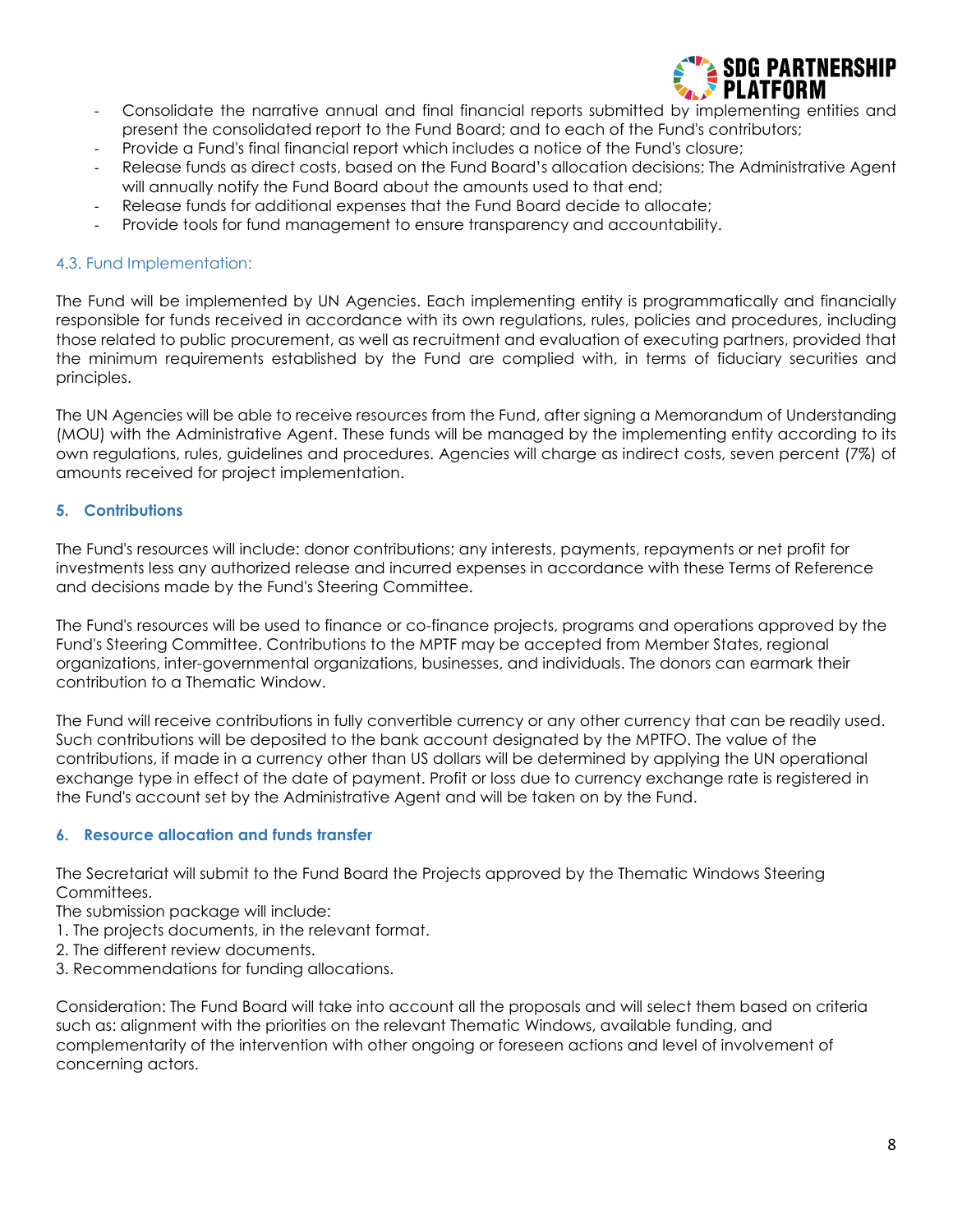

Decision making: There should be a quorum of x[1](#page-8-2) members including the Chair for decisions to be made by the Fund Board. The Fund Board will make its decisions by consensus; however, in case of disagreement, decisions will be made by a qualified majority. The Fund Board decision consists of the three following options: i) approval; ii) approval with recommendations; or iii) disapproval.

Programs or projects approved with recommendations do not require resubmission of a proposal. The Secretariat shall ensure that the implementing entity enforces these recommendations before requesting to the MPTFO the transfer of the resources.

The Fund Board decisions are recorded in the meeting minutes and consolidated by the Secretariat in a funds allocation matrix. The Secretariat will electronically share the minutes of the Fund Board meeting and approved allocations.

The Secretariat shall prepare a fund transfer request for each program or project and budget allocation approved by the Fund Board and will submit to the Administrative Agent (MPTFO) along with the relevant supporting documents. The MPTFO will carry out the requested transfers to implementing entities no later than five (5) working days after the request submittal. Upon completion of the transfer, the representative of the receiving organization and the Secretariat will be notified through electronic mail.

## <span id="page-8-0"></span>**7. Risk management**

The final objective of a risk management strategy at the Fund level is facilitating the achievement of programrelated objectives of its interventions in the context of the risk in which it operates.

The Secretariat will develop a risk management strategy whose main objectives are: accelerate Fund implementation and increase its impact, ensure that the Fund's interventions meet the "Do no harm" principles, verify that resources are used for foreseen purposes and improve risk management capacity of national institutions.

The Fund's risk management strategy will encompass the following tasks:

- Develop shared understanding of risks faced by the Fund;
- Define risk appetite or tolerance of the Fund (Fund's risk profile);
- Establish the Fund's policies regarding identified risks (Fund's risk policies).
- Identify or clarify potential compensation from risk taking and seek consensus among stakeholders regarding its management;
- Determine risk treatment through measures of mitigation or adaptation;
- Identify risk holders, control its spreading and define follow-up measures;
- Establish information strategies and common messages about the risks.

Every project approved by the Fund shall comply with the risk management strategy. The fulfillment of such strategy will be one of the selection criteria during the process of project evaluation.

## <span id="page-8-1"></span>**8. Monitoring, evaluation and report**

The continuous monitoring and evaluation is conducted by the SDG Partnership Platform Secretariat. The information will be consolidated through a result-based management system.

In terms of outputs the result indicators will be specific for each project; in terms of outcomes there will be shared indicators. The evaluation of performance indicators will take external factors into account, as well as previously identified assumptions and risks. Implementing entities are responsible for data gathering and this will be one of the key elements reflected in the program annual report.

<span id="page-8-2"></span> $1$  To be concluded according to the composition of the Fund Board once fully operational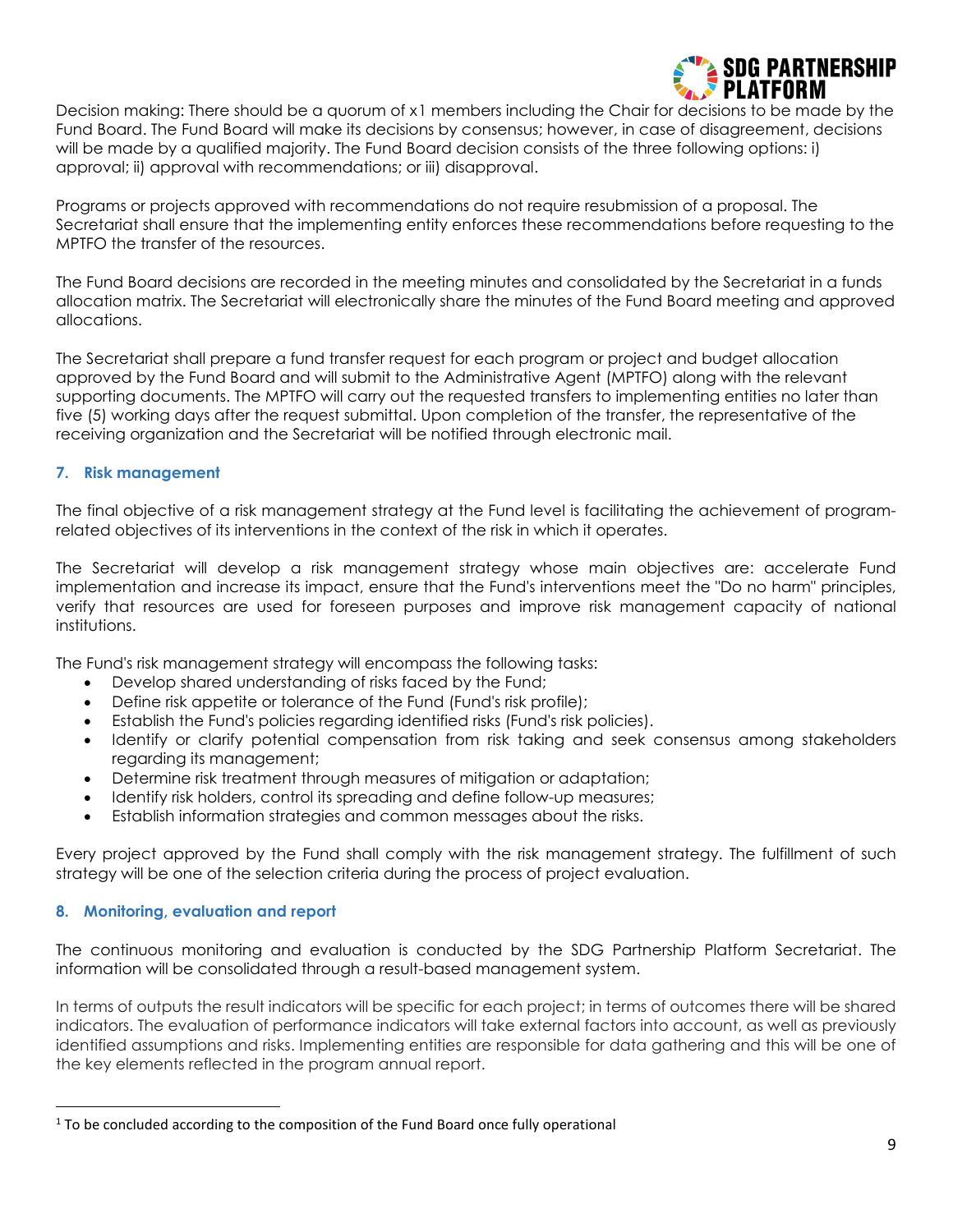

Evaluation:

As the SDGPP is an UNDAF (2018-2022) flagship initiative, the performance of the SDGPP will be evaluated through the standard evaluation processes of the Kenya UNDAF. The objective of these evaluations is to analyze the Platform's performance, thus testing the theory of change described in the Results Matrix. The evaluation(s) will provide specific recommendations to the Steering Committee(s) regarding the matrix of results and the underlying theory of change, including its revision if deemed necessary. The evaluation will include an evaluation of the Fund as the Platform's main funding instrument.

#### Reporting:

The responsibilities related to reporting are gathered and detailed in the Memorandum of Understanding (MOU), section IV and Standard Administrative Agreements (SAA), section V.

All the implementing entities will carry out annual and final reports on activities and expenditures according to a common format designed for the Fund.

#### Narrative reporting

The implementing entities will present the following reports to the Secretariat for consolidation and further transmission to the Administrative Agent:

- (a) Annual narrative reports to be provided no more than three months (March 31st) after the end of the calendar year;
- (b) Final narrative reports after the end of activities contained in the program-related approved document, including the final year of such activities, to be submitted no more than four months (April 30th) in the following year after the financial closure of the Fund.

Annual and final reports will exhibit results based on evidence. Annual and final narrative reports will compare actual results against estimated results in terms of outputs and outcomes and they will explain the reasons of higher or lower performance. The final narrative report will also include the analysis of how the outputs and outcomes have contributed to the Fund's global impact.

#### Financial Reporting

The implementing entities will present the following financial statements and reports to the Administrative Agent:

- (a) Annual financial statements and reports to December 31st, regarding released resources by the Fund to them; these shall be provided no more than four months (April 30th) after the ending of the calendar year;
- (b) Final certified financial statements and financial reports after the completion of activities contained in the program-related approved document, including the final year of such activities, to be submitted no more than six months (June 30th) in the following year after the financial closure of the Fund.

Based on these reports, the Administrative Agent will submit the consolidated narrative and financial reports to each of the Fund's Contributors and to the Fund Board as per the schedule established in the MOU and SAAs.

## <span id="page-9-0"></span>**9. Accountability and transparency**

These clauses are detailed in the legal instruments that will govern the Fund (MOU and SAA).

#### Accountability:

The UN entities will provide implementation services in accordance with their own financial regulations, rules and policies. For each project or program approved for funding, each implementing entity will provide the Secretariat and the MPTFO annual and final reports and financial statements prepared in accordance with their accounting system and reporting procedures, as stated in the legal agreements signed with the Administrative Agent.